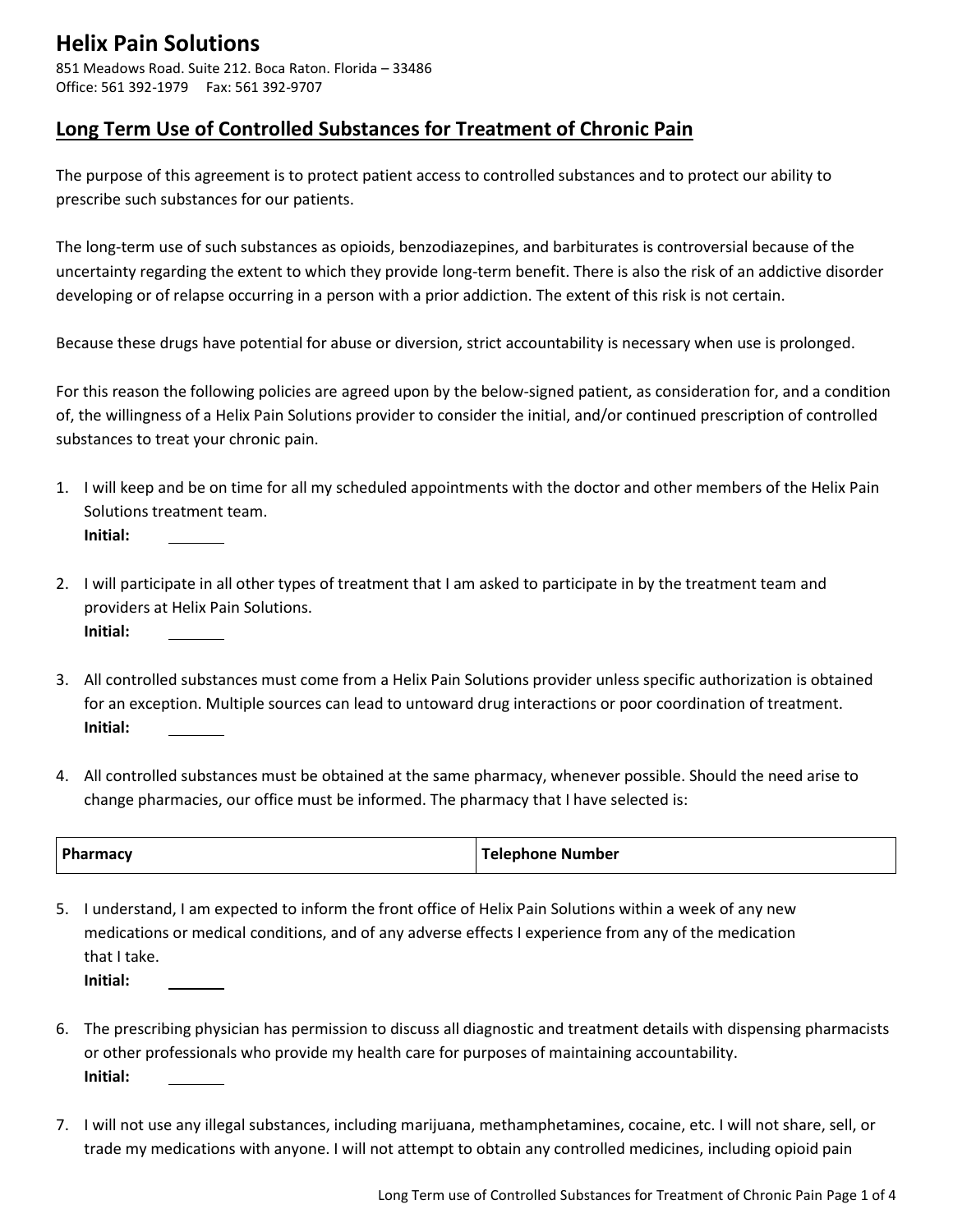851 Meadows Road. Suite 212. Boca Raton. Florida – 33486 Office: 561 392-1979 Fax: 561 392-9707

medicines, controlled stimulants, or anti-anxiety medicines from any other doctors without prior notification and approval by a Helix Pain Solutions physician. **Initial:**

8. I will make sure I have an appointment for refills of controlled medications. If I am having trouble making an appointment or if unforeseen circumstances occur, then I will tell a member of the treatment team immediately. **Initial:**

9. I agree that refills of my prescriptions for pain medicine will be made only at the time of a scheduled office visit. No refills will be available during evenings or on weekends. Renewals are contingent upon keeping scheduled appointments.

**Initial:**

10. I understand that these drugs should not be stopped abruptly, as an abstinence syndrome or withdrawal symptoms will likely develop.

**Initial:**

- 11. I understand I am required to cooperate with all unannounced and/or routine urine, saliva or serum toxicology screens that are requested by Helix Pain Solutions providers. Presence of unauthorized substances may prompt referral for assessment for addictive disorder and discontinuation of care by Helix Pain Solutions management. **Initial:**
- 12. Original containers of medications will be brought in to each office visit and pill counts will be performed. **Initial:**
- 13. I agree to obtain and store opioid antagonist medications (e.g. Naloxone, Narcan, Evzio) to be used in the case of an emergency or in an overdose situation. **Initial:**
- 14. I agree to have an individual other than myself (e.g. spouse, child, caregiver) be trained in the use of emergency opioid antagonist medications. **Initial:**
- 15. Since the drugs may be hazardous or lethal to a person who is not tolerant to their effects, especially children, I understand the importance of keeping them out of reach of such people. **Initial:**
- 16. Medications may not be replaced if they are lost, get wet or are destroyed, etc. If medication is stolen, I understand a police report must be filed and provided to Helix Pain Solutions for an exception to be considered. **Initial:**
- 17. Prescriptions may be issued early if the provider or patient will be out of town when a refill is due, at the discretion of the Helix Pain Solutions providers. These prescriptions will contain instructions to the pharmacist that they should not be filled until the appropriate date.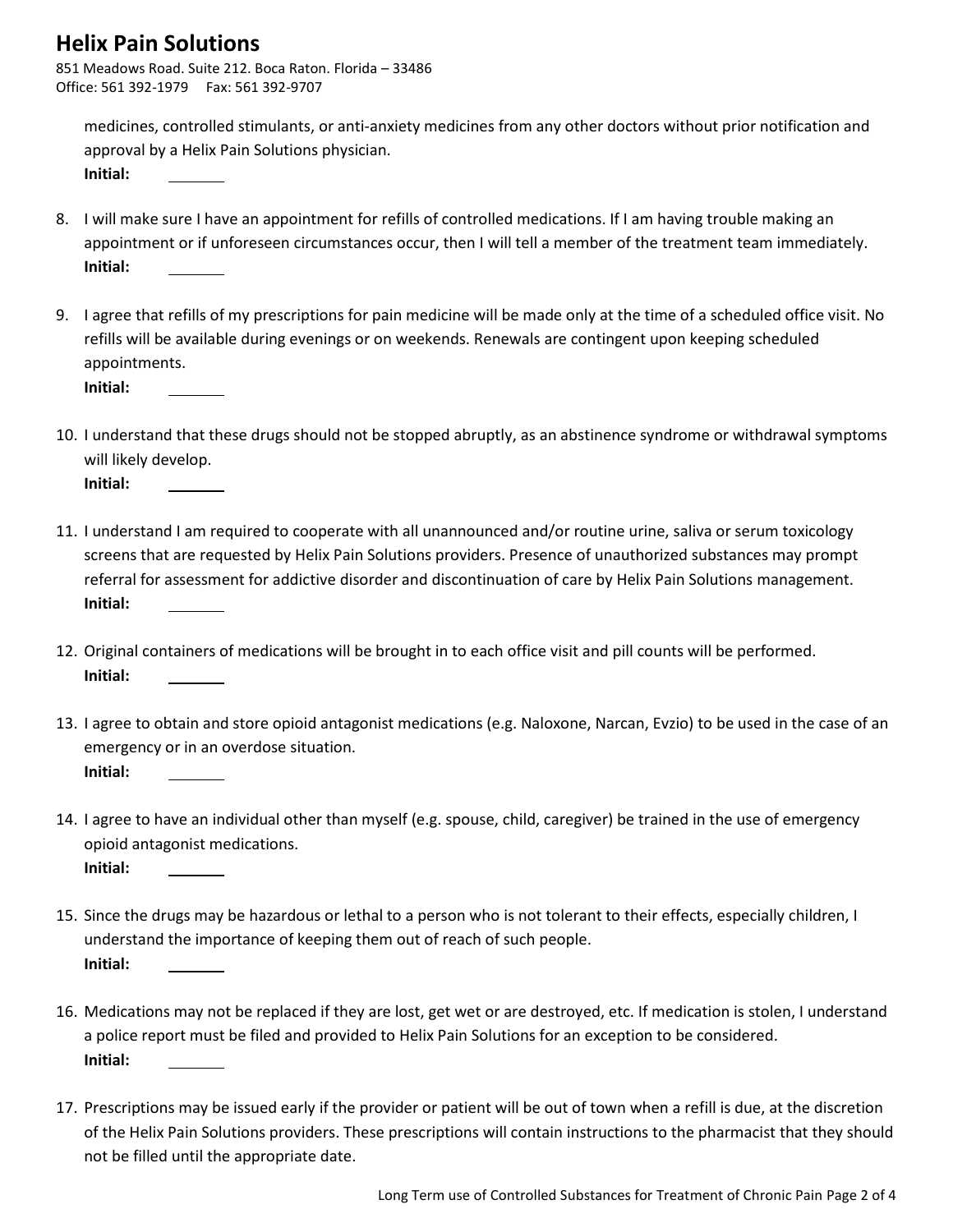851 Meadows Road. Suite 212. Boca Raton. Florida – 33486 Office: 561 392-1979 Fax: 561 392-9707

**Initial:**

- 18. I waive my right to confidentiality, specific to my controlled substance prescriptions and administration, if Helix Pain Solutions staff is approached by law enforcement authorities. **Initial:**
- 19. I will treat the staff at the office respectfully at all times. I understand that if I am disrespectful to the staff or disrupt the care of other patients, then my treatment will be stopped and options for transfer of care will be made available. **Initial:**
- 20. I will keep up to date with any bills for treatment and will tell the staff of Helix Pain Solutions immediately if paying for treatment becomes an issue.
	- **Initial:**
- 21. I understand that failure to adhere to these policies may result in cessation of therapy with controlled substance prescribing by Helix Pain Solutions providers or referral for further specialty assessment. **Initial:**
- 22. I understand that all medical treatment is initially a trial, and that continued prescription is contingent upon evidence of benefit. **Initial:**

23. I understand the risks and potential benefits of these therapies. **Initial:**

*By signing below, I affirm that I have read this agreement and understand and agree to all the terms as stated above.*

| Provider Signature | Date |
|--------------------|------|
| Patient Signature  | Date |